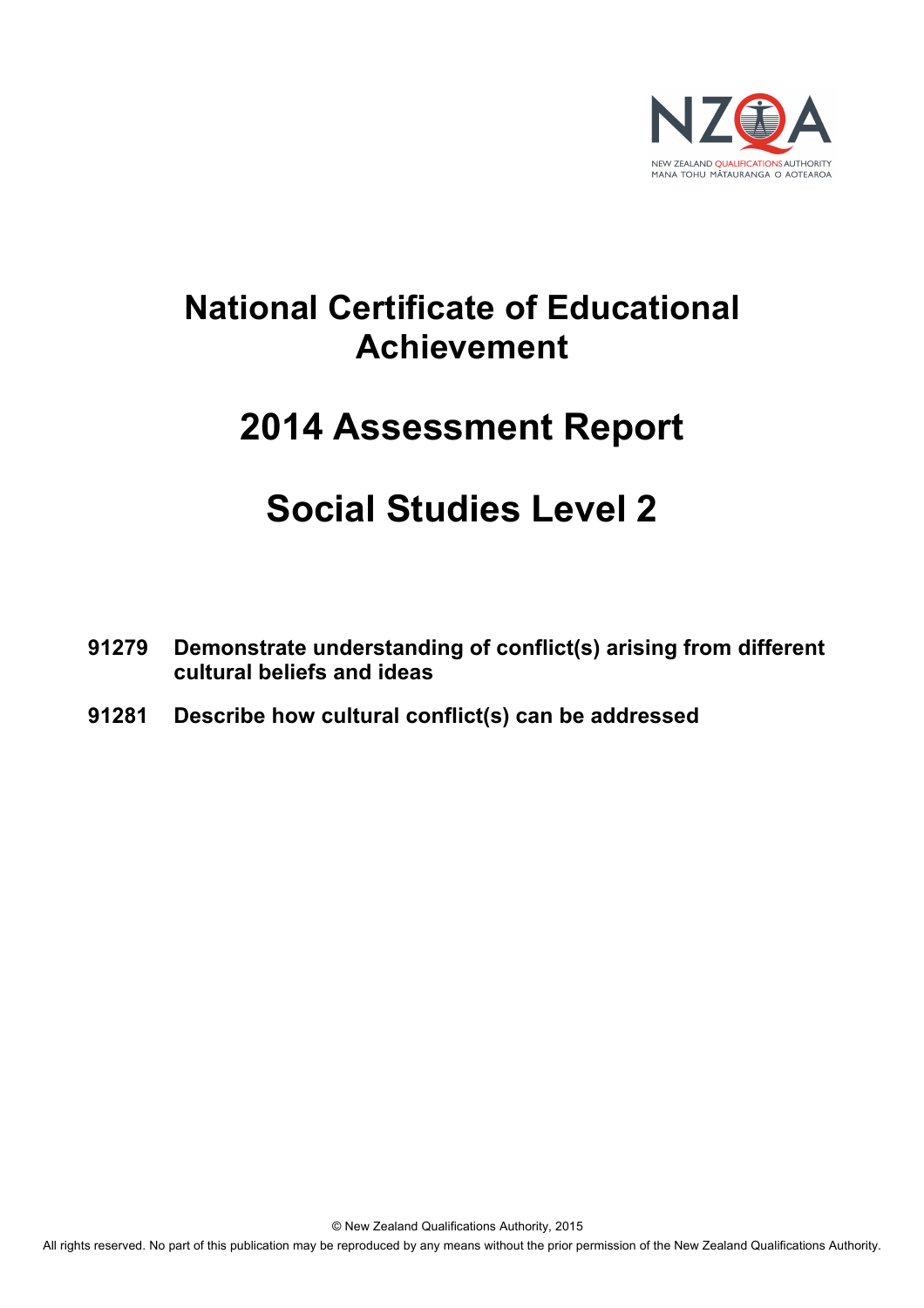#### **COMMENTARY**

Responses to the question showed that in general students had been taught to unpack the question and respond in a logical sequence to the component parts. This structured approach provided clearly differentiated evidence to assess.

# **STANDARD REPORTS**

# **91279 Demonstrate understanding of conflict(s) arising from different cultural beliefs and ideas**

#### **ACHIEVEMENT**

**Candidates who were awarded Achievement for this standard demonstrated the required skills and knowledge. They commonly:**

• entwined specific evidence within their narrative to verify their narrative and provide substance to their evidence.

#### **NOT ACHIEVED**

**Candidates who were awarded Not Achieved for this standard lacked some or all of the skills and knowledge required for the award of Achievement. They commonly:**

• omitted to use specific evidence to verify their narrative thus leaving assessors with little other than a general account of a conflict with little substantive back up.

#### **ACHIEVEMENT WITH MERIT**

#### **In addition to the skills and knowledge required for the award of Achievement, candidates who were awarded Achievement with Merit commonly:**

- identified at least one social force and explained the contribution of the social force to the conflict
- used specific evidence to explain how the social force contributed to the conflict.

### **ACHIEVEMENT WITH EXCELLENCE**

#### **In addition to the skills and knowledge required for the award of Achievement with Merit, candidates who were awarded Achievement with Excellence commonly:**

- identified two social forces and explained how these social forces contributed to the conflict
- used concepts/specific evidence to explain how two social force(s) contributed to the conflict
- evaluated the relative effect(s) of the social forces on the conflict and provided concepts/ specific evidence to reinforce their evaluation. This evaluation often took the form of a compare and contrast with a concluding statement.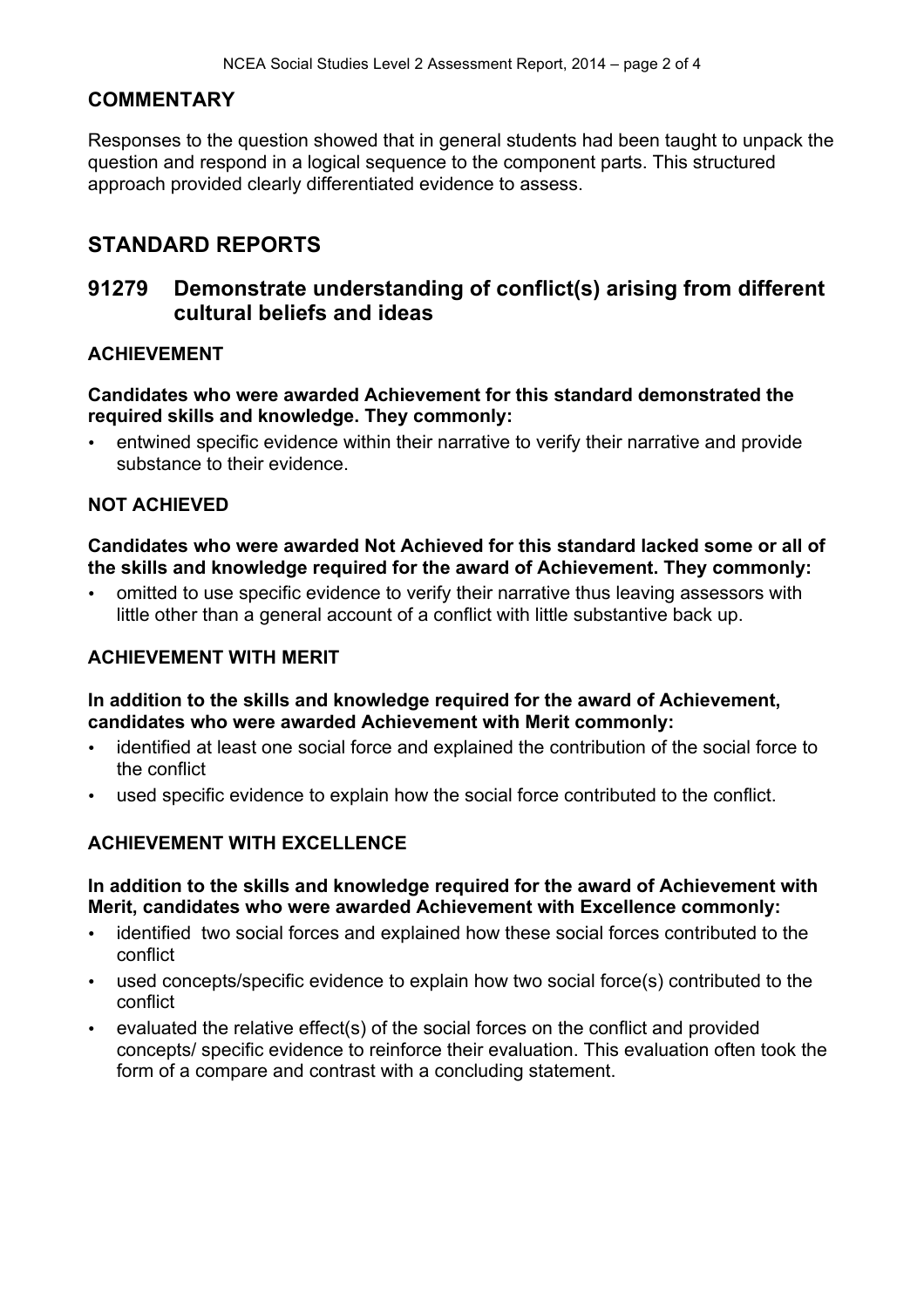# **91281 Describe how cultural conflict(s) can be addressed**

# **ACHIEVEMENT**

#### **Candidates who were awarded Achievement for this question demonstrated the required skills and knowledge. They commonly:**

- used specific evidence consistently throughout to support most, if not all, requirements of the Achievement criteria. For example, the focus of the conflict, the points of view, values and perspectives of people involved, the ways of addressing the conflict and the factors which shape the conflict
- described the points of view, values and perspectives of groups and individuals involved in the conflict in the candidates' own words AND supported this description with evidence from the resource booklet
- identified two factors which shaped the way the conflict was addressed or discussed a way of addressing the conflict and only used a limited amount of specific evidence to support their answer
- provided answers that were overly narrative and not substantiated with specific evidence from the resource
- identified a possible outcome or two possible outcomes arising from the way(s) the conflict is addressed without using supporting evidence or providing an in depth description of the outcome(s).

# **NOT ACHIEVED**

### **Candidates who were awarded Not Achieved for this question lacked some or all of the skills and knowledge required for the award of Achievement. They commonly:**

- copied information from the resource booklet verbatim, showing no evidence of processing the information to answer the exam question
- gave lengthy and overly detailed descriptions of the focus of the conflict without addressing other requirements of the question
- identified people/group(s) involved in the conflict without showing any understanding of their perspectives, values or beliefs
- provided insufficient specific evidence to reinforce their narrative
- described only one of either the factors, the description of individuals or ways of addressing the conflict.

### **ACHIEVEMENT WITH MERIT**

#### **In addition to the skills and knowledge required for the award of Achievement, candidates who were awarded Achievement with Merit commonly:**

- provided detailed descriptions of the possible outcome(s) which could arise from the ways of addressing the conflict
- showed a link between the possible outcomes directly to the ways of addressing the conflict
- used specific evidence and social studies concepts to support their answer
- attempted to recommend a way of addressing the conflict without using specific evidence or without linking the recommendation to desired outcomes for society.